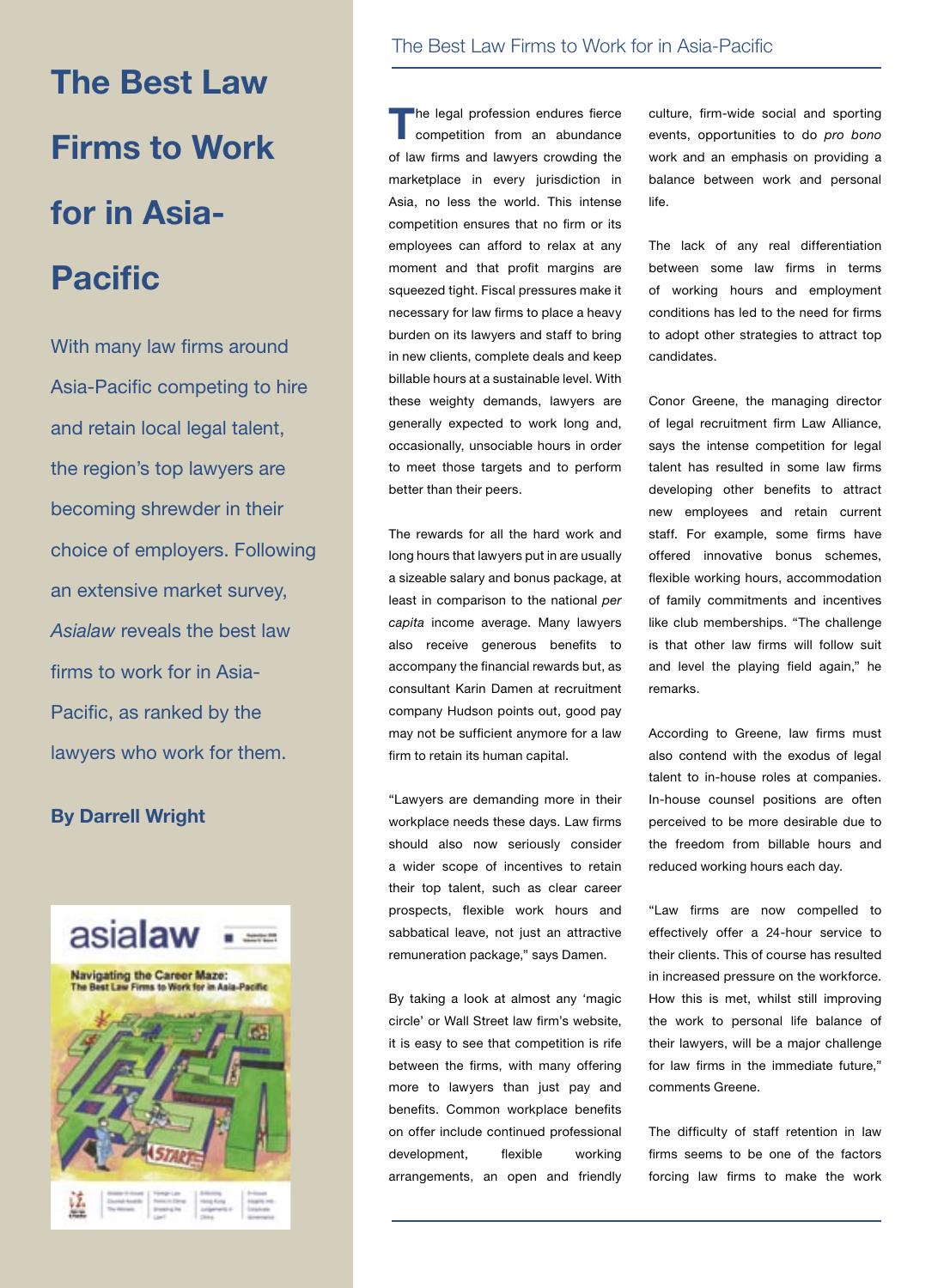

environment more flexible and satisfying for their legal talent. However, given the profit-earning pressures which law firms face, how realistic are leading law firms' promises to provide feeearners with a better balance between work and personal life? Can an associate at a 'magic circle' firm in a city like Hong Kong 16 really expect to be able to maintain a balance between work and personal life?

Several legal recruiters who Asialaw spoke with maintain that it is never going to be easy working at one of the top law firms in any jurisdiction. "Talented lawyers at the leading firms cannot expect to work flexi-time or to even have a lot of spare time to themselves. If they wish to succeed and move up the career ladder, they must put in the hours. There is no alternative," says a consultant at an **Fringe Benefits** international legal recruitment company in Hong Kong who wishes to remain anonymous. legal recruitment company in Hong Kong who v Staff Camaraderie 0 10 20 30 40 50 <u>ti</u>

#### *Asialaw***'s survey**

Despite the reality that lawyers will probably always be required to work hard, law firms do seem to be paying more attention to improving the work environment for their professionals. But which firms are doing the most for their lawyers? 13

As many law firms in Asia – both large and small – offer different fringe benefits and work environments, *Asialaw* set out to discover which law firms in the region are the best to work for from the perspective of private-practice lawyers.

More than 5,000 lawyers across Asia were asked their opinion of working conditions in their current law firms and their impression of other law firms in the market. Respondents were also asked to reveal their workplace needs, choosing from an extensive list of options.

The survey asked lawyers to rank their current law firms according to the following characteristics: salary competitiveness; professional development; supervision and guidance; opportunities to work on big or important deals; work environment, and prospects for career advancement. Respondents were then asked to rank three law firms in their jurisdiction (other than their current law firm) for strengths in these six categories. The survey also asked respondents to specify which workplace needs – such as flexible hours, staff camaraderie and job training – are important to them.

#### **Australia**

Australian law firm Corrs Chambers Westgarth has made a **Core Benefits** significant impact on private-practice lawyers, having been voted into the top three rankings for all six categories in the *Asialaw* 70 70 survey. In addition, the firm has been voted as the best law firm in Australia for its work environment and for career advancement prospects. tad as the hes negories in the

Corrs Chambers Westgarth says it promotes an open and honest working environment which expects hard work from its lawyers but which rewards those who work hard. The firm's structured professional development programme means that lawyers at Corrs have distinct goals to reach which guide their careers from their induction as graduates through to partnership.

A partner currently working at Corrs Chambers Westgarth says that the firm has a "great atmosphere and camaraderie", whilst two other lawyers working at the firm describe the working environment as being "friendly and helpful".  $\mathcal{L}$  Opportunities

Mallesons Stephen Jaques also features prominently as one of the best Australian law firms to work for in four of the survey's



#### **Lawyers' Workplace Needs in Asia-Pacific**

<sup>59</sup> <sup>62</sup> Job Transfer Options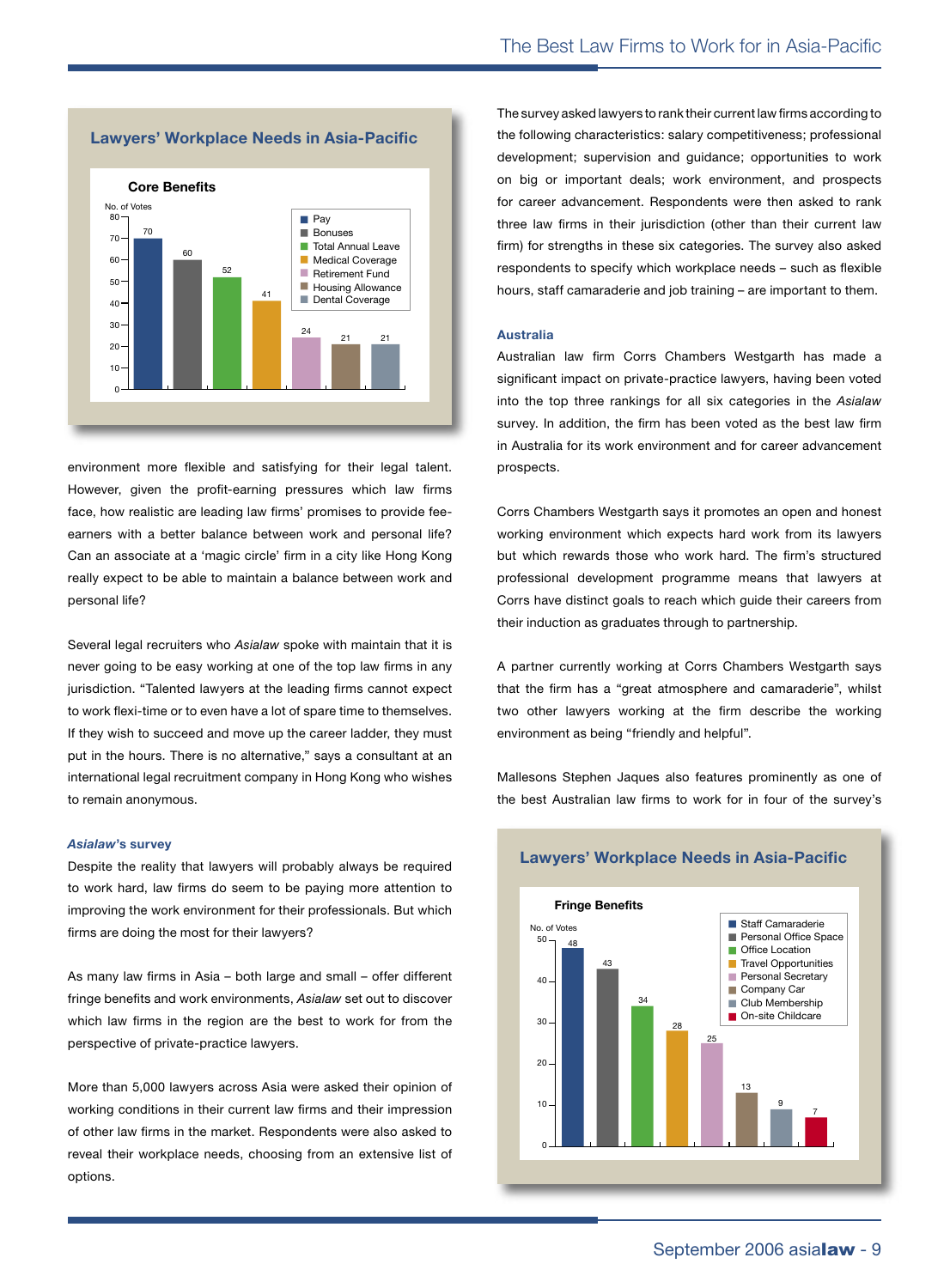| The Best Law Firms to Work for in Australia |                                                                                            |                                                  |                                      |                                                                              |                                   |                                                      |  |  |
|---------------------------------------------|--------------------------------------------------------------------------------------------|--------------------------------------------------|--------------------------------------|------------------------------------------------------------------------------|-----------------------------------|------------------------------------------------------|--|--|
| Rank                                        | <b>Salary</b><br><b>Competitiveness</b>                                                    | <b>Professional</b><br><b>Development</b>        | <b>Supervision &amp;</b><br>Guidance | <b>Opportunities to</b><br>Work on Big/<br><b>Important Deals</b>            | <b>Work</b><br><b>Environment</b> | <b>Prospects</b><br>for Career<br><b>Advancement</b> |  |  |
| 1st                                         | Mallesons Stephen<br>Jaques                                                                | Allens Arthur<br>Robinson                        | Mallesons Stephen<br>Jaques          | Allens Arthur<br>Robinson                                                    | Corrs Chambers<br>Westgarth       | <b>Corrs Chambers</b><br>Westgarth                   |  |  |
| 2 <sub>nd</sub>                             | $=$ Allens Arthur<br><b>Robinson</b><br>$=$ Clayton Utz<br>$=$ Corrs Chambers<br>Westgarth | <b>Mallesons Stephen</b><br>Jaques               | <b>Corrs Chambers</b><br>Westgarth   | =Blake Dawson<br>Waldron<br>$=$ Corrs Chambers<br>Westgarth<br>$=$ Freehills | $=$ Minter Ellison<br>$=$ Deacons | <b>Gadens Lawyers</b>                                |  |  |
| 3rd                                         | Freehills                                                                                  | $=$ Corrs Chambers<br>Westgarth<br>$=$ Freehills | Allens Arthur<br>Robinson            | <b>Mallesons Stephen</b><br>Jaques                                           | <b>Gadens Lawyers</b>             | Minter Ellison                                       |  |  |

categories. Of these, the firm has been voted as the best firm in Australia for supervision and guidance and for salary competitiveness.

Comments a spokesperson for Mallesons Stephen Jaques on its top ranking for salaries in the survey: "Our philosophy is to pay market competitive rates commensurate with our position as a leading law firm and linking this to individual performance".

Allens Arthur Robinson has been voted second for salary competitiveness in Australia and shares the accolade with Corrs Chambers Westgarth and Clayton Utz.

Allens Arthur Robinson also featured prominently elsewhere in the survey results, being voted as the best Australian law firm for professional development and for opportunities to work on big or important deals.

Although Allens Arthur Robinson has declined to comment on this ranking, the firm claims to represent "more than half of Australia's and 20 of the world's top 100 companies," which may explain why the firm was ranked first for opportunities to work on big or important deals. The firm's clients include News Corp, Westpac and ABN AMRO.

#### **China**

China's legal industry has grown quickly since the government liberalized its markets in the late 1980s. The market for legal services in China is now becoming more sophisticated, especially since the admission of foreign law firms to the fray.

Although foreign law firms are restricted to advising on foreign law in China, they have been getting a bigger share of the legal services market, with Chinese companies increasingly looking to expand abroad and foreign companies looking for their home firms to act as their intermediaries in China. That said, several of China's law firms have been rising in prominence and represent both foreign and domestic clients. Given the dynamics of the legal market in China, separate rankings have been provided for local law firms and international law firms.

Of the local law firms in China, three stood out in the survey: King & Wood, Jun He Law Offices and Lehman, Lee & Xu. Other firms that performed well in certain categories were Llinks Law Offices,

INKS 通力律师事务所

www.llinkslaw.com master@llinkslaw.com

#### TOTAL NUMBER OF FEE-EARNERS 39

**CONTACT PARTNERS** Charles Qin, Christophe Han, David Yu

#### YEAR OFFICE OPENED

Shanghai 1998; Beijing 2002

#### **LANGUAGES SPOKEN**

English, French, Japanese, Mandarin, Shanghai dialect and Cantonese

#### **KEY AREAS OF PRACTICE**

Banking and Finance, Capital Markets / Corporate Finance, Corporate / M&A / Restructuring, Financial Institutions, Mutual Funds and Trusts, Private Equity, Projects and Project Finance

SHANGHAI OFFICE 21/F. South Toy Shanghai Stock Exchange Building 528 Pudong Road South Shanghai 200120 PRC Tel: +86 21 6881 8100 Fax: +86 21 6881 6880

#### **BEIJING OFFICE**

Suites 902-903 Winland International Finance Centre No. 7 Finance Street, Xicheng District Beijing 100034 PRC Tel: +86 10 6655 5050 Fax: +86 10 6655 5060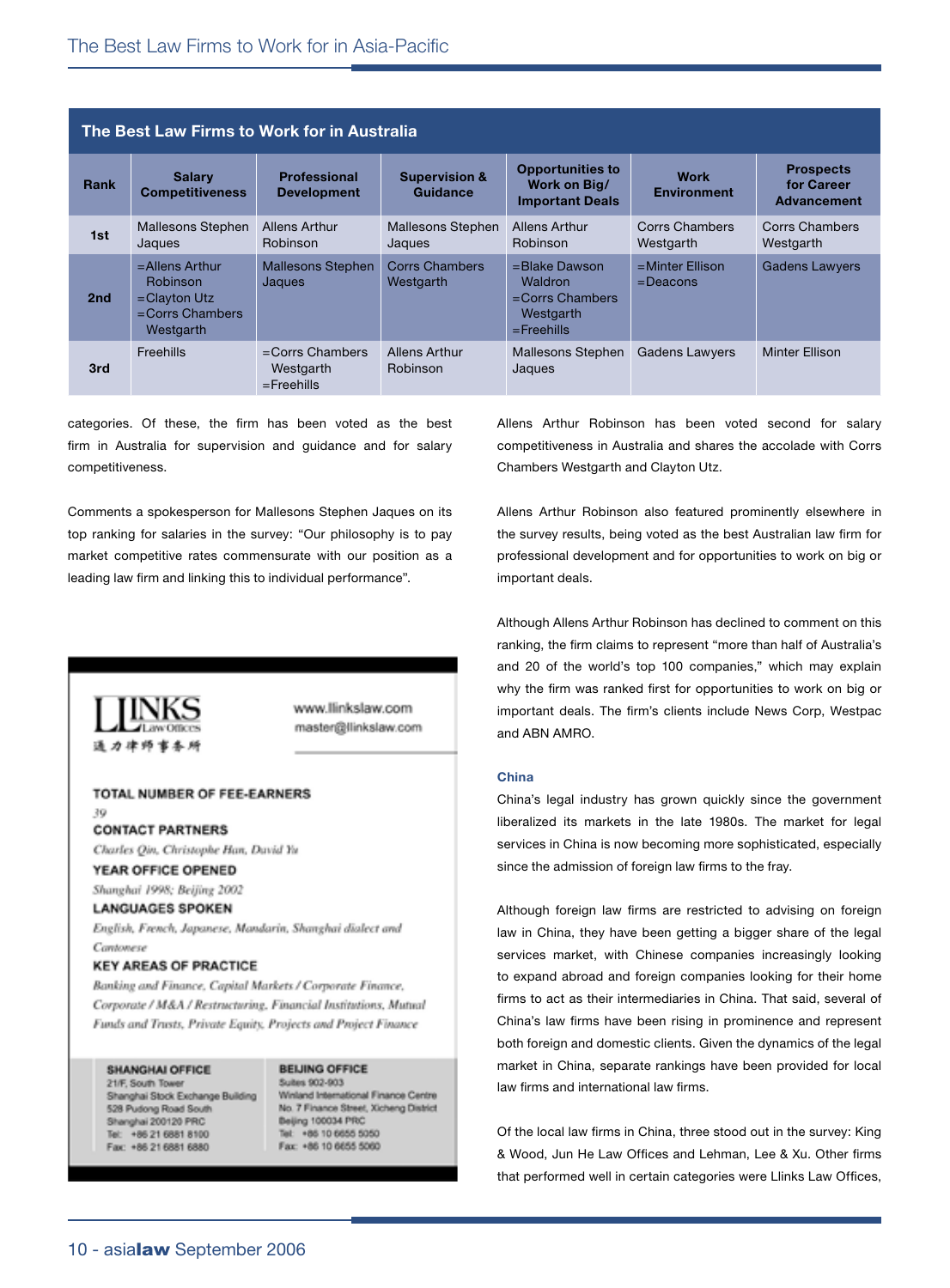| The Best Law Firms to Work for in China (Domestic Firms) |                                                                                       |                                           |                                      |                                                                   |                                        |                                                      |  |
|----------------------------------------------------------|---------------------------------------------------------------------------------------|-------------------------------------------|--------------------------------------|-------------------------------------------------------------------|----------------------------------------|------------------------------------------------------|--|
| Rank                                                     | <b>Salary</b><br><b>Competitiveness</b>                                               | <b>Professional</b><br><b>Development</b> | <b>Supervision &amp;</b><br>Guidance | <b>Opportunities to</b><br>Work on Big/<br><b>Important Deals</b> | <b>Work</b><br><b>Environment</b>      | <b>Prospects</b><br>for Career<br><b>Advancement</b> |  |
| 1st                                                      | $=$ Jun He Law<br><b>Offices</b><br>$=$ King & Wood                                   | Lehman, Lee & Xu                          | <b>Llinks Law Offices</b>            | King & Wood                                                       | Jun He Law<br><b>Offices</b>           | Jun He Law<br><b>Offices</b>                         |  |
| 2nd                                                      | Lehman, Lee & Xu                                                                      | King & Wood                               | King & Wood                          | Jun He Law<br><b>Offices</b>                                      | King & Wood                            | King & Wood                                          |  |
| 3rd                                                      | $=$ CCPIT Patent<br>& Trademark<br><b>Offices</b><br>$=$ Llinks Law<br><b>Offices</b> | Jun He Law<br><b>Offices</b>              | Jun He Law<br><b>Offices</b>         | Lehman, Lee & Xu                                                  | <b>AllBright Law</b><br><b>Offices</b> | Lehman, Lee & Xu                                     |  |

| The Best Law Firms to Work for in China (Foreign Firms) |                                                                 |                                           |                                                                                                    |                                                                   |                                                                                    |                                                                    |  |
|---------------------------------------------------------|-----------------------------------------------------------------|-------------------------------------------|----------------------------------------------------------------------------------------------------|-------------------------------------------------------------------|------------------------------------------------------------------------------------|--------------------------------------------------------------------|--|
| Rank                                                    | <b>Salary</b><br><b>Competitiveness</b>                         | <b>Professional</b><br><b>Development</b> | <b>Supervision &amp;</b><br>Guidance                                                               | <b>Opportunities to</b><br>Work on Big/<br><b>Important Deals</b> | <b>Work</b><br><b>Environment</b>                                                  | <b>Prospects</b><br>for Career<br><b>Advancement</b>               |  |
| 1st                                                     | Baker & McKenzie                                                | Baker & McKenzie                          | Shearman &<br>Sterling                                                                             | Freshfields<br><b>Bruckhaus</b><br>Deringer                       | Shearman &<br>Sterling                                                             | Baker & McKenzie                                                   |  |
| 2nd                                                     | Shearman &<br><b>Sterling</b>                                   | Paul, Hastings,<br>Janofsky & Walker      | $=$ Linklaters<br>$=$ Lovells<br>$=$ Baker &<br><b>McKenzie</b>                                    | Shearman &<br><b>Sterling</b>                                     | Baker & McKenzie                                                                   | $=$ Clifford Chance<br>$=$ Jones Day<br>$=$ Morrison &<br>Foerster |  |
| 3rd                                                     | $=$ Gide Loyrette<br><b>Nouel</b><br>$=$ Sullivan &<br>Cromwell | Gide Loyrette<br><b>Nouel</b>             | $=$ Freshfields<br><b>Bruckhaus</b><br>Deringer<br>=Gide Loyrette<br><b>Nouel</b><br>$=$ Jones Day | Linklaters                                                        | $=$ Debevoise &<br>Plimpton<br>=Clifford Chance<br>$=$ Simmons &<br><b>Simmons</b> | $=$ Lovells<br>$=$ Minter Ellison<br>$=$ Sullivan &<br>Cromwell    |  |



Staff Camaraderie

No. of Votes

CCPIT Patent & Trademark Law Office and AllBright Law Offices.

According to one legal recruitment specialist, China's top domestic law firms are on a relatively equal footing with each other in terms of salaries and benefits, but have widely disparate standards when it comes to training, work environment and career advancement. **Law Firm Characteristics**

"The local firms in China still have some way to go before they are as sophisticated as the foreign firms for in-house training and career planning for their lawyers, although this is beginning 18 to change. This is especially true of the larger firms, which are beginning to establish offices outside of China," says the recruitment specialist. "This shows that the larger Chinese firms are maturing rapidly," he says.

King & Wood and Jun He Law Offices are two of China's largest law firms by numbers of lawyers. According to Jun He, the firm provides its staff with "more benefits than we are legally required

**Professional Development**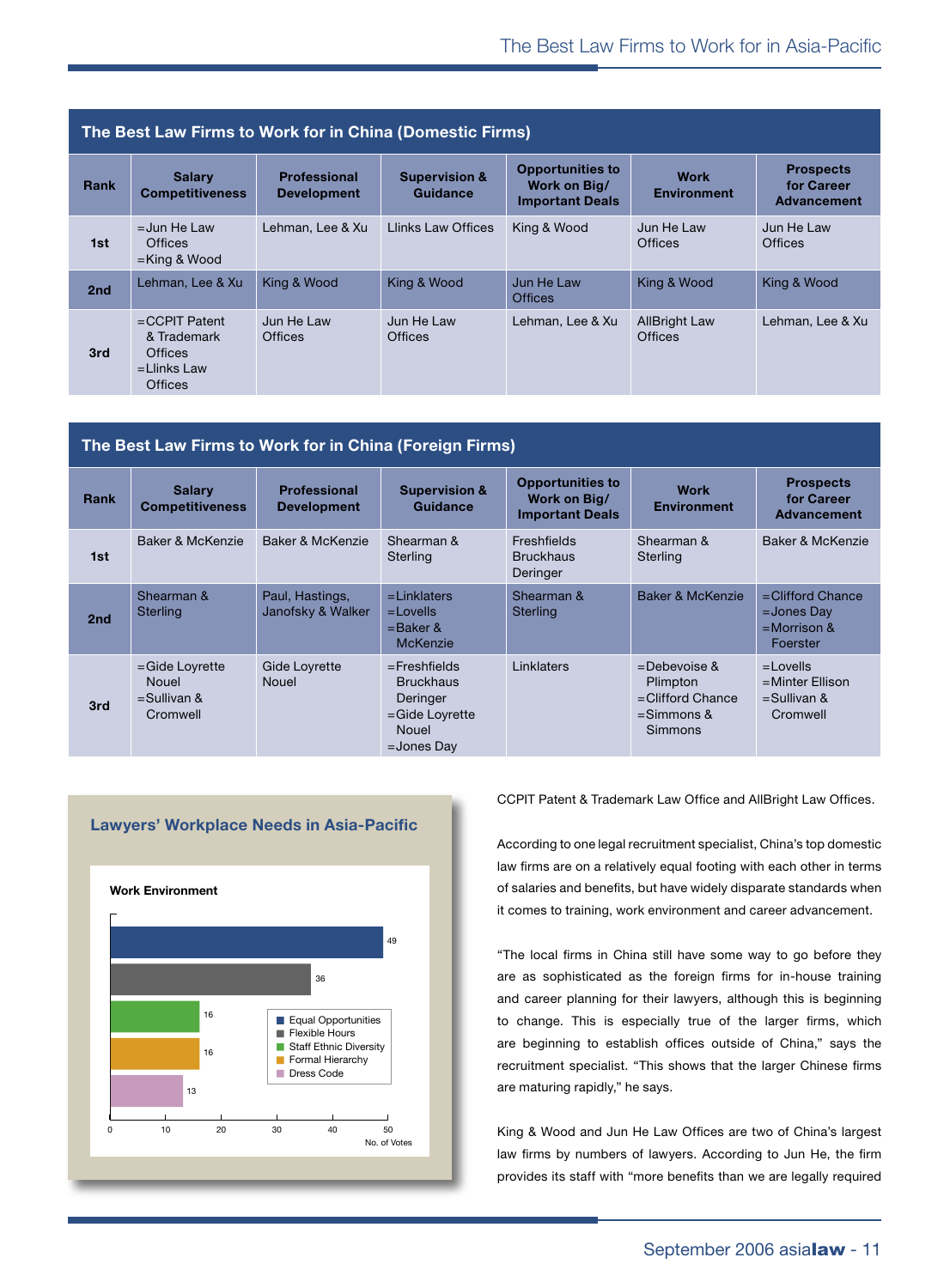21 21 22 22 23 24 25

to do under the law," and makes "an endeavour to create a most healthy work environment". The firm also sends its associates to law schools overseas to advance their studies before bringing them back to practice in China.

Both Jun He Law Offices and King & Wood were voted into the top three rankings in China for every category in the *Asialaw* survey. Comments Jun He's managing partner, Hongli Ma: "We 36 believe it is crucial for Chinese law firms to manage their associate programmes and other staff matters in a more culture-sensible way and many rules at Jun He reflect such beliefs". Staff Ethnic Diversity

Jun He Law Offices and King & Wood are tied in first place for salary competitiveness, although both law firms decline to comment on their pay scales. Sharing third place is Llinks Law Ofices and CCPIT Patent & Trademark Office, while Lehman, Lee & Xu takes the second position.<br>'

Most of the law firms in China have declined to provide specific information on their salaries, citing it as a sensitive issue, although many state that salary levels are commensurate with market rates. at calary lovels are commensurate with marke Office Location

However, a few are more open about their pay scales. According to Charles Qin, the founding partner of Llinks Law Offices, his firm pays first-year qualified associates Rmb7,500 (US\$941) a month 9 which, according to Qin, is "more reasonable" than most other local law firms in China. This base salary increases by as much 0 as 40% for "associates with the greatest potential". Top-level performers will also receive an annual bonus of about six months' salary, while average performers will receive an annual bonus of about three-and-a-half months' salary, says Qin.  $\sim$ 

By comparison, a first-year associate at an international firm in Hong Kong can expect to earn at least US\$4,823 a month plus bonuses, according to Hudson's 2005 salary survey of Hong Kong's legal market.

Among the international firms in China, several share the second and third positions in the *Asialaw* survey results, although there is a clear winner in every category. With three first-place votes is Baker & McKenzie, which has been voted into the top three rankings in all but one category: opportunities to work on big or important deals. This category was won by Freshfields Bruckhaus Deringer, followed by Shearman & Sterling in second place and Linklaters in third place.

All but one of the international law firms voted into the top three places in China are either based in the US or in the UK.



**Lawyers' Workplace Needs in Asia-Pacific**

The exception to this is French firm Gide Loyrette Nouel, which operates offices in Beijing and Shanghai. Path to Partnership hanahai

#### **Hong Kong** 50

Riding partly on China's success but also benefiting from an economic recovery in the region, Hong Kong's lawyers report that the past year has been one of the busiest on record. 16 20

However, some Hong Kong law firms have not been able to 0 expand their practices by hiring new lawyers as quickly as new work has come in during the past year, says a legal recruiter, and some lawyers have therefore been asked to work even harder than normal. "Law firms don't know how to simply refuse to turn work away, even though they are buckling under their workload," says the recruiter.

This gives rise to the question of how Hong Kong lawyers have been able to maintain a balance between their work and personal life during this busy period. During *Asialaw*'s visits to various local law firms and recruitment companies, it became clear that Hong Kong is not a place where law firms are known to respect the notion of a work/life balance in the same way as other jurisdictions. According to one senior associate at a magic circle firm, the past year has been "tough", with all remnants of a once-active social life being consigned to memory, at least for now.

Comments David Fleming, managing partner of Baker & McKenzie in Hong Kong: "Hong Kong is primarily a work town and I believe falls behind other international cities when it comes to work/life balance considerations, although this is beginning to improve. In the latter part of 2005, we did decline work from some prospective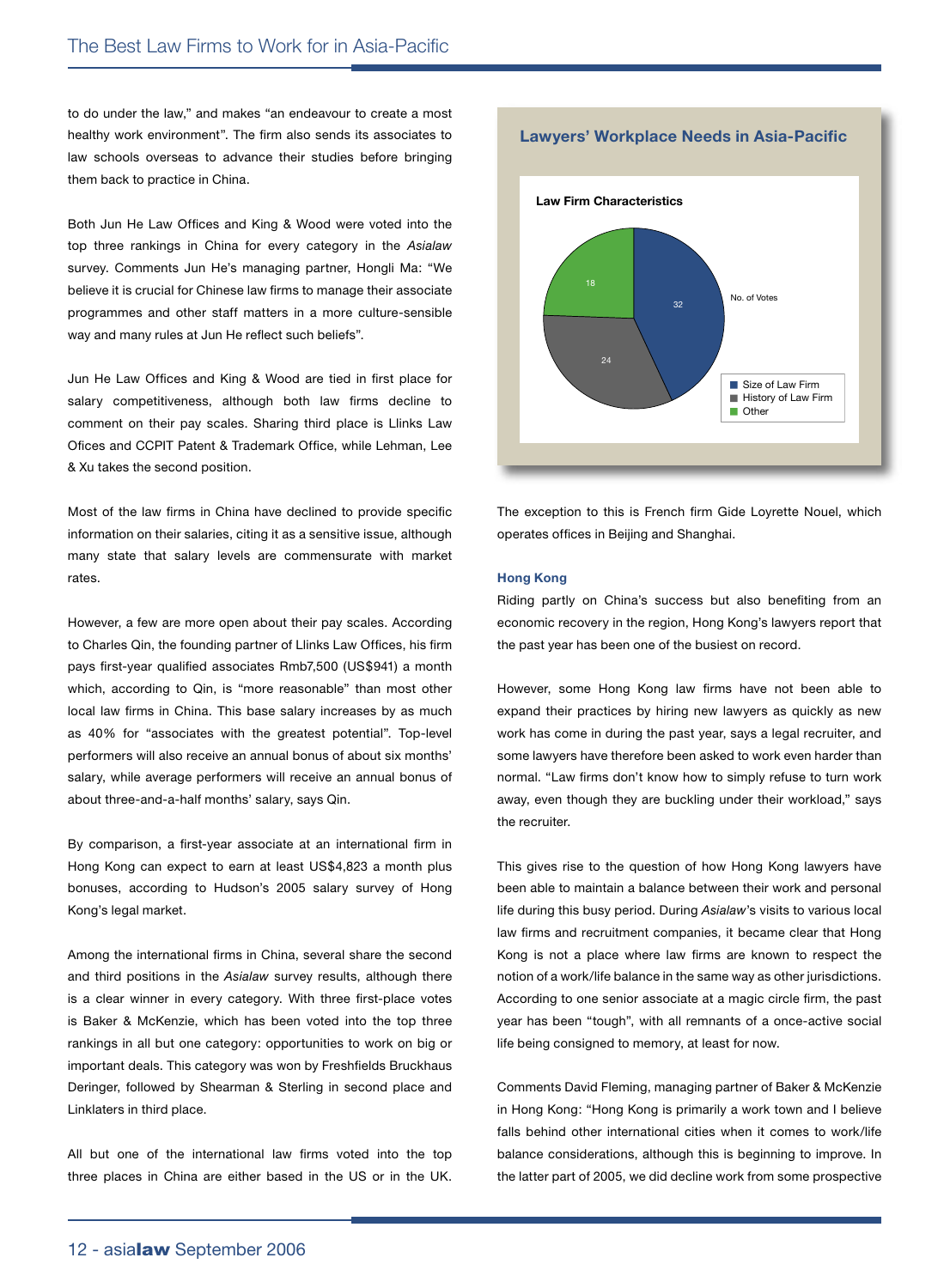| The Best Law Firms to Work for in Hong Kong |                                                                                      |                                             |                                      |                                                                   |                                                        |                                                      |  |
|---------------------------------------------|--------------------------------------------------------------------------------------|---------------------------------------------|--------------------------------------|-------------------------------------------------------------------|--------------------------------------------------------|------------------------------------------------------|--|
| Rank                                        | <b>Salary</b><br><b>Competitiveness</b>                                              | <b>Professional</b><br><b>Development</b>   | <b>Supervision &amp;</b><br>Guidance | <b>Opportunities to</b><br>Work on Big/<br><b>Important Deals</b> | <b>Work</b><br><b>Environment</b>                      | <b>Prospects</b><br>for Career<br><b>Advancement</b> |  |
| 1st                                         | $=$ Sullivan &<br>Cromwell<br>=Skadden, Arps,<br>Slate, Meagher &<br><b>Flom</b>     | Linklaters                                  | Baker & McKenzie                     | Skadden, Arps,<br>Slate, Meagher &<br><b>Flom</b>                 | O'Melveny & Myers                                      | O'Melveny & Myers                                    |  |
| 2nd                                         | O'Melveny & Myers                                                                    | Baker & McKenzie                            | Allen & Overy                        | Linklaters                                                        | $=$ Dorsey & Whitney<br>$=$ Johnson Stokes<br>& Master | Baker & McKenzie                                     |  |
| 3rd                                         | =Paul, Weiss,<br>Rifkind, Wharton<br>& Garrison<br>$=$ Simpson Thacher<br>& Bartlett | Freshfields<br><b>Bruckhaus</b><br>Deringer | Johnson Stokes &<br>Master           | O'Melveny & Myers                                                 | $=$ White & Case<br>$=$ Morrison &<br>Foerster         | $=$ Deacons<br>$=$ Morrison &<br>Foerster            |  |

clients because we felt that we would not be able to service them to our high standards due to current workloads. So yes, we take the work/life balance seriously."

Unfortunately, Baker & McKenzie narrowly missed being elected 0 into the top three rankings for its work environment in this year's survey. Instead, the firm was voted as the best firm in Hong Kong for supervision and guidance. Baker & McKenzie also featured in the top three rankings for professional development and prospects for career advancement.

O'Melveny & Myers was the eventual winner of the first place ranking for the work environment in Hong Kong. Comments Howard Chao, the head of the firm's Asia practice: "Our work environment is very collegial and informal. Appointments to meet with partners are not necessary."  $\epsilon$  to meat

At least one associate at O'Melveny & Myers agrees. "There is a very straightforward culture here. There is no politics to deal with and people are generally very focussed on the job at hand," says a Hong Kong associate.

However, one associate who wishes to remain anonymous has criticized O'Melvey & Myers' professional development programme. He remarks that it lacks a defined structure compared to firms like Allen & Overy and Clifford Chance. "The firm's lawyers have to take nearly all of the initiative to learn and develop. There is an internal email system which might be called training, but other than that, the firm does lack in this area." Club Membership Membership Travel Opportunities  $\overline{a}$ 

Linklaters has been voted as the best law firm in Hong Kong for professional development, beating Baker & McKenzie by a narrow 0 margin. Freshfields Bruckhaus Deringer was placed third in this category.

According to Linklaters, each practice area has a technical skills curriculum which is used to develop each lawyer's legal expertise. Once the lawyer has completed this, he/she follows a practice skills curriculum which supports each stage of his/her career. Comments Marc Harvey, who heads Linklaters' Hong Kong office: "We invest heavily in developing the technical skills and commercial acumen of our people." Linklaters lawyers are expected to follow a career development structure which maps out goals which they must meet in order to achieve a promotion. **Law Firm Characteristics**

#### **India**

At present, most law firms in India are relatively small by international standards due to a restriction of 20 partners per law

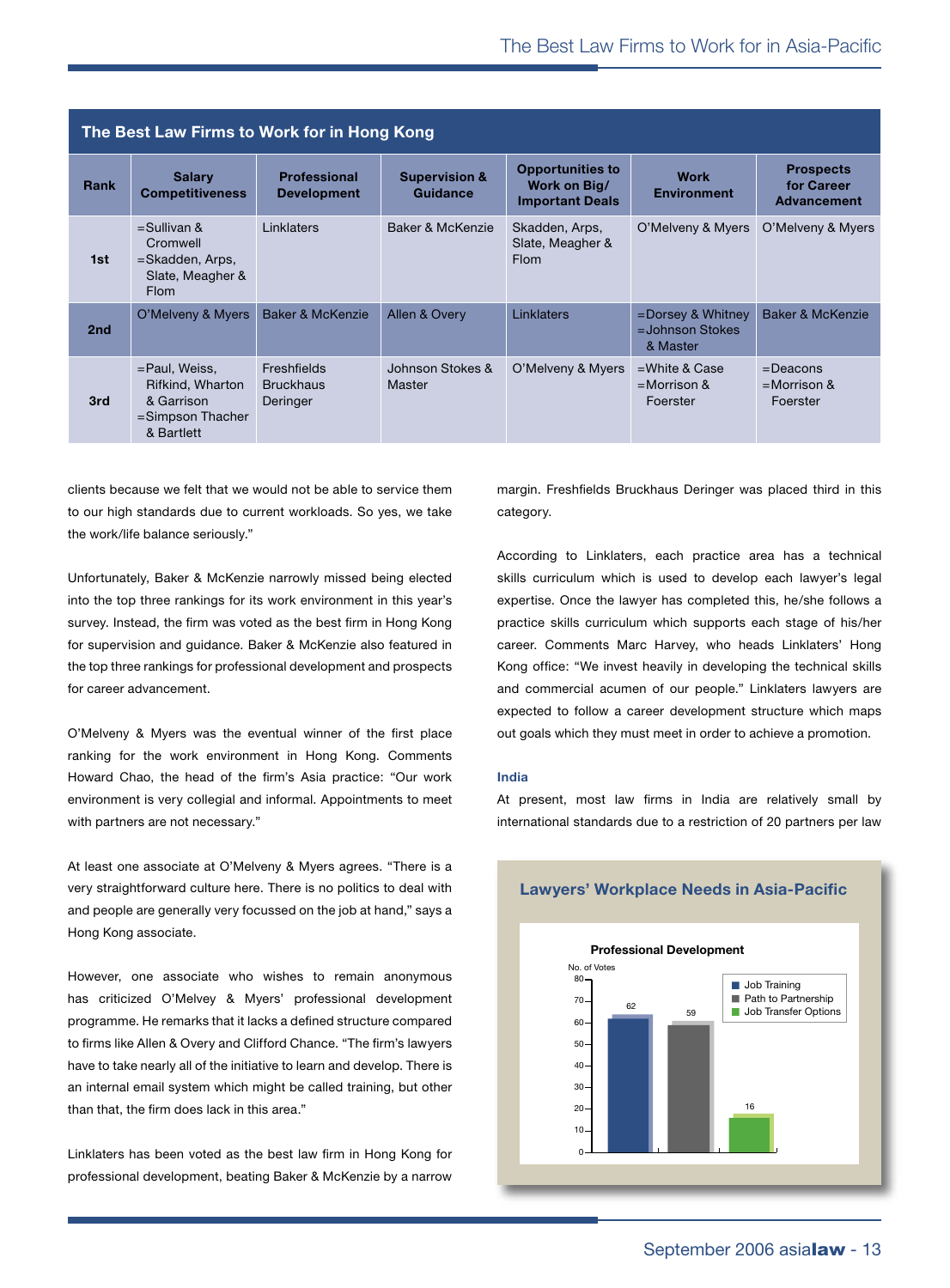| The Best Law Firms to Work for in India |                                                     |                                                     |                                                                       |                                                                   |                                                                               |                                                      |  |
|-----------------------------------------|-----------------------------------------------------|-----------------------------------------------------|-----------------------------------------------------------------------|-------------------------------------------------------------------|-------------------------------------------------------------------------------|------------------------------------------------------|--|
| Rank                                    | <b>Salary</b><br><b>Competitiveness</b>             | <b>Professional</b><br><b>Development</b>           | <b>Supervision &amp;</b><br>Guidance                                  | <b>Opportunities to</b><br>Work on Big/<br><b>Important Deals</b> | <b>Work</b><br><b>Environment</b>                                             | <b>Prospects</b><br>for Career<br><b>Advancement</b> |  |
| 1st                                     | Amarchand<br>Mangaldas &<br>Suresh A Shroff<br>& Co | Amarchand<br>Mangaldas &<br>Suresh A Shroff<br>& Co | <b>Wadia Gandhy</b><br>& Co                                           | Amarchand<br>Mangaldas &<br>Suresh A Shroff<br>& Co               | $=$ Amarchand<br>Mangaldas &<br>Suresh A Shroff<br>& Co<br>$=$ AZB & Partners | AZB & Partners                                       |  |
| 2nd                                     | <b>AZB &amp; Partners</b>                           | <b>AZB &amp; Partners</b>                           | <b>AZB &amp; Partners</b>                                             | AZB & Partners                                                    | <b>Wadia Gandhy</b><br>& Co                                                   | Amarchand<br>Mangaldas &<br>Suresh A Shroff<br>& Co  |  |
| 3rd                                     | J Sagar Associates                                  | <b>Wadia Gandhy</b><br>& Co                         | $=$ Amarchand<br>Mangaldas &<br>Suresh A Shroff<br>& Co<br>=DSK Legal | <b>Crawford Bayley</b><br>& Co                                    | J Sagar Associates                                                            | <b>Wadia Gandhy</b><br>& Co                          |  |

firm under the *Partnership Act, 1932*. As such, many law firms are family-run and have maintained this structure for decades.

The upshot of this is that career advancement in India may not have the same prospects as it does in other jurisdictions, with paths to partnership being limited and openings sometimes only becoming available if a partner decides to leave the law firm or retires. On the other hand, new law firms are being established regularly in India, causing some of the nation's legal talent to break away from the older firms to obtain greater promotion opportunities.

Two firms dominate the *Asialaw* survey rankings as the best law firms to work for in India's legal market: Amarchand & Mangaldas & Suresh A Shroff & Co (Amarchand Mangaldas) and AZB & Partners. These firms have top positions in every category of the survey except supervision and guidance, in which Wadia Gandhy & Co has won the prize. The latter firm has rankings in four of the survey's categories.

DSK Legal has also earned an entry in the survey rankings for its supervision and guidance, and associates often work directly with experienced partners in their practice areas, says the firm's Managing Partner Anand Desai. "We also have internal training sessions group-wise and firm-wide, which are helpful in sharing experiences and developing legal knowledge and skills," he says.

AZB & Partners has been voted as the best law firm in India for career advancement prospects. Also in the top three rankings for this category are the ubiquitous Amarchand Mangaldas and Wadia Gandhy & Co.

Amarchand Mangaldas and AZB & Partners share the top spot in the India survey rankings for their work environment. Shardul Shroff, the managing partner of Amarchand Mangaldas, says the firm operates an open-door policy in which all junior lawyers are able to talk freely with senior partners at work. This, says Shroff, creates "an atmosphere free from fear or hierarchical differences," which produces better quality in the lawyers' work.

#### **Indonesia**

At least one foreign legal consultant in Indonesia says that working in the country is challenging. In a recent market survey conducted by *Asialaw* (see 'Indonesia Market Survey: Local Lawyers Speak Out' in *Asialaw*, July/August 2006) it was concluded that being a lawyer in Indonesia demands a level of creativity and tolerance that is required in few jurisdictions.

Indonesia is still undergoing a period of radical change following the devastating effects of former President Suharto's corrupt regime, coupled with the damage left by the Asian financial crisis. Recovery in the form of a forward-looking President Susilo Bambang Yudhoyono and frequent legislative developments means that things may be changing in Indonesia's legal environment and thus for its lawyers.

However, lawyers in Indonesia still face numerous daily obstacles to doing their jobs. Comments a partner at a local law firm in Jakarta: "Being a lawyer in my jurisdiction is really challenging. Though we have written laws, sometimes people try to interpret the law without looking at the reasoning behind the law's implementation, which can be irritating. Since Indonesia is still developing, there are a lot of opportunities for lawyers."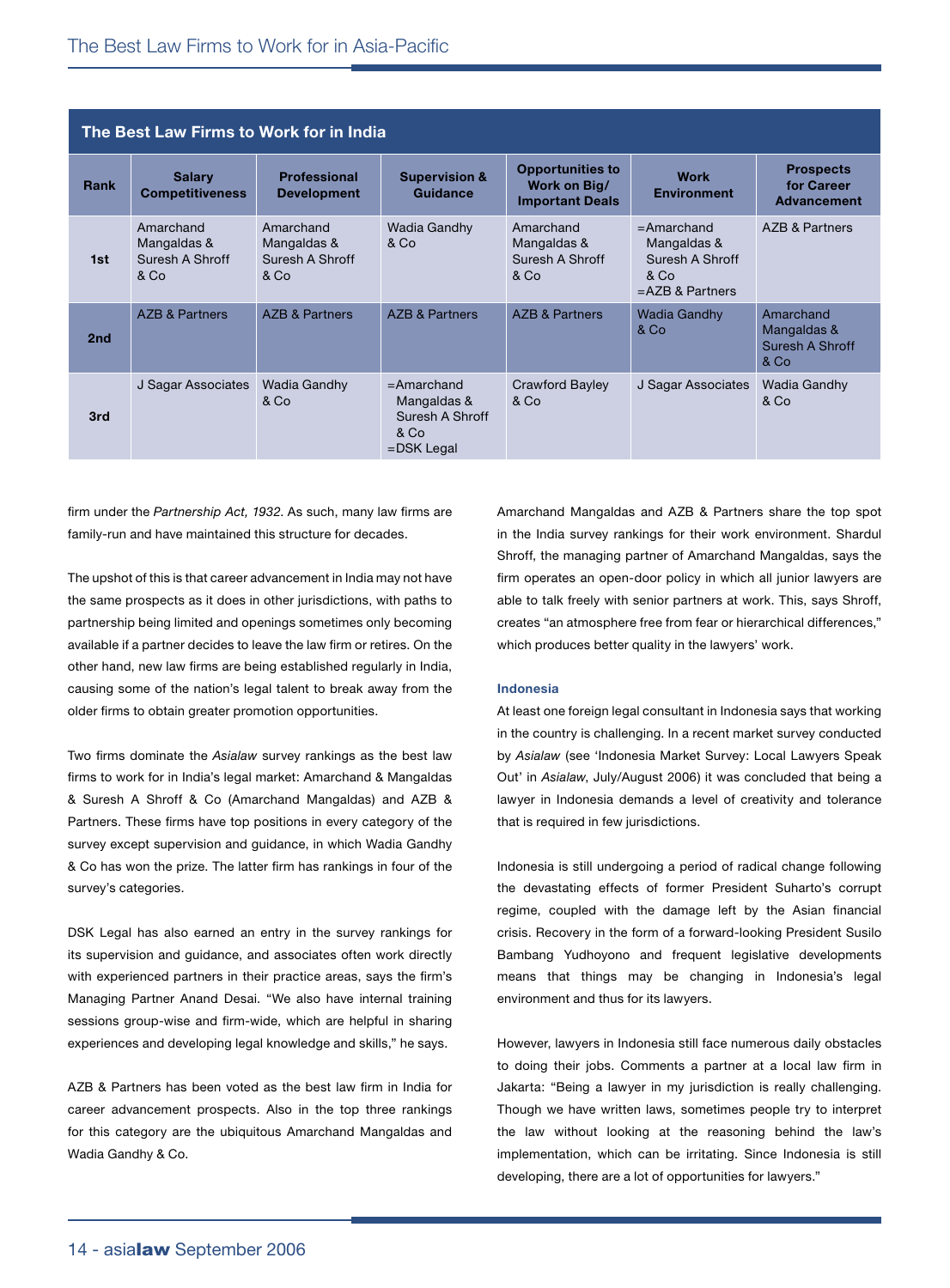| The Best Law Firms to Work for in Indonesia |                                                                                                   |                                                |                                                |                                                                   |                                                |                                                      |  |
|---------------------------------------------|---------------------------------------------------------------------------------------------------|------------------------------------------------|------------------------------------------------|-------------------------------------------------------------------|------------------------------------------------|------------------------------------------------------|--|
| Rank                                        | <b>Salary</b><br><b>Competitiveness</b>                                                           | <b>Professional</b><br><b>Development</b>      | <b>Supervision &amp;</b><br>Guidance           | <b>Opportunities to</b><br>Work on Big/<br><b>Important Deals</b> | <b>Work</b><br><b>Environment</b>              | <b>Prospects</b><br>for Career<br><b>Advancement</b> |  |
| 1st                                         | Hadiputranto,<br>Hadinoto &<br>Partners                                                           | Ali Budiardjo,<br>Nugroho,<br>Reksodiputro     | Hadiputranto,<br>Hadinoto &<br>Partners        | Hadiputranto,<br>Hadinoto &<br>Partners                           | Soewito<br>Suhardiman<br>Eddymurthy<br>Kardono | Melli Darsa & Co                                     |  |
| 2nd                                         | =Ali Budiardio,<br>Nugroho,<br>Reksodiputro<br>$=$ Soewito<br>Suhardiman<br>Eddymurthy<br>Kardono | Soewito<br>Suhardiman<br>Eddymurthy<br>Kardono | Ali Budiardio,<br>Nugroho,<br>Reksodiputro     | Soewito<br>Suhardiman<br>Eddymurthy<br>Kardono                    | Hadiputranto,<br>Hadinoto &<br><b>Partners</b> | Soewito<br>Suhardiman<br>Eddymurthy<br>Kardono       |  |
| 3rd                                         | Lubis Ganie<br>Surowidiojo                                                                        | Hadiputranto,<br>Hadinoto &<br>Partners        | Soewito<br>Suhardiman<br>Eddymurthy<br>Kardono | Ali Budiardio,<br>Nugroho,<br>Reksodiputro                        | Ali Budiardio,<br>Nugroho,<br>Reksodiputro     | Hadiputranto,<br>Hadinoto &<br>Partners              |  |

Three Indonesian law firms stood out in the survey: Ali Budiardjo, Nugroho, Reksodiputro (ABNR), Hadiputranto, Hadinoto & Partners and Soewito Suhardiman Eddymurthy Kardono (SSEK). Only two other firms made it into the top three, namely Lubis Ganie Surowidjojo and Melli Darsa & Co.

Hadiputranto, Hadinoto & Partners has been voted by respondents to *Asialaw*'s survey as the best law firm in Indonesia for supervision and guidance. The firm's strengths in this area may also lie in its long-standing relationship with Baker & McKenzie, through which it has access to extensive international resources. The global firm has also been voted into the top three rankings for this category in China and Hong Kong.

According to local lawyers, salaries for Indonesian lawyers depend heavily on their firms' client lists. Remarks a senior lawyer at a local firm: "a few of the larger law firms in Jakarta are retained by many of the big multinationals that invest here. Those firms make the most money and so pay their lawyers the most. It is

simple economics and it is hard for smaller firms to grab those big clients."

Hadiputranto, Hadinoto & Partners has been voted as the top firm for salary competitiveness in Indonesia, with ABNR and SSEK sharing the second place and Lubis Ganie Surowidjojo coming in third place in the *Asialaw* survey.

#### **Malaysia**

With a relatively small population compared to its Indonesian neighbours, Malaysia has a somewhat small legal market. However, the market is regarded as being more sophisticated than some of its Asian competitors, perhaps as a result of its long period of colonization by Britain.

One of the largest law firms in Malaysia, Zaid Ibrahim & Co, is present in four of the six categories of the best law firms to work for in Malaysia and holds the first-place ranking for opportunities to work on big or important deals. The firm also holds a second-

| The Best Law Firms to Work for in Malaysia |                                         |                                           |                                      |                                                                   |                                             |                                                      |  |  |
|--------------------------------------------|-----------------------------------------|-------------------------------------------|--------------------------------------|-------------------------------------------------------------------|---------------------------------------------|------------------------------------------------------|--|--|
| Rank                                       | <b>Salary</b><br><b>Competitiveness</b> | <b>Professional</b><br><b>Development</b> | <b>Supervision &amp;</b><br>Guidance | <b>Opportunities to</b><br>Work on Big/<br><b>Important Deals</b> | <b>Work</b><br><b>Environment</b>           | <b>Prospects</b><br>for Career<br><b>Advancement</b> |  |  |
| 1st                                        | Wong & Partners                         | Wong & Partners                           | Zul Rafigue &<br><b>Partners</b>     | Zaid Ibrahim & Co                                                 | Wong & Partners                             | Wong & Partners                                      |  |  |
| 2nd                                        | Zaid Ibrahim & Co.                      | Zaid Ibrahim & Co                         | <b>Skrine</b>                        | Zul Rafique &<br><b>Partners</b>                                  | $=$ Skrine<br>$=$ Zul Rafique &<br>Partners | Zaid Ibrahim & Co.                                   |  |  |
| 3rd                                        | Lee Hishamuddin                         | Shearn Delamore<br>& Co                   | Wong & Partners                      | <b>Shearn Delamore</b><br>& Co                                    | Chooi & Company                             | <b>Shearn Delamore</b><br>& Co                       |  |  |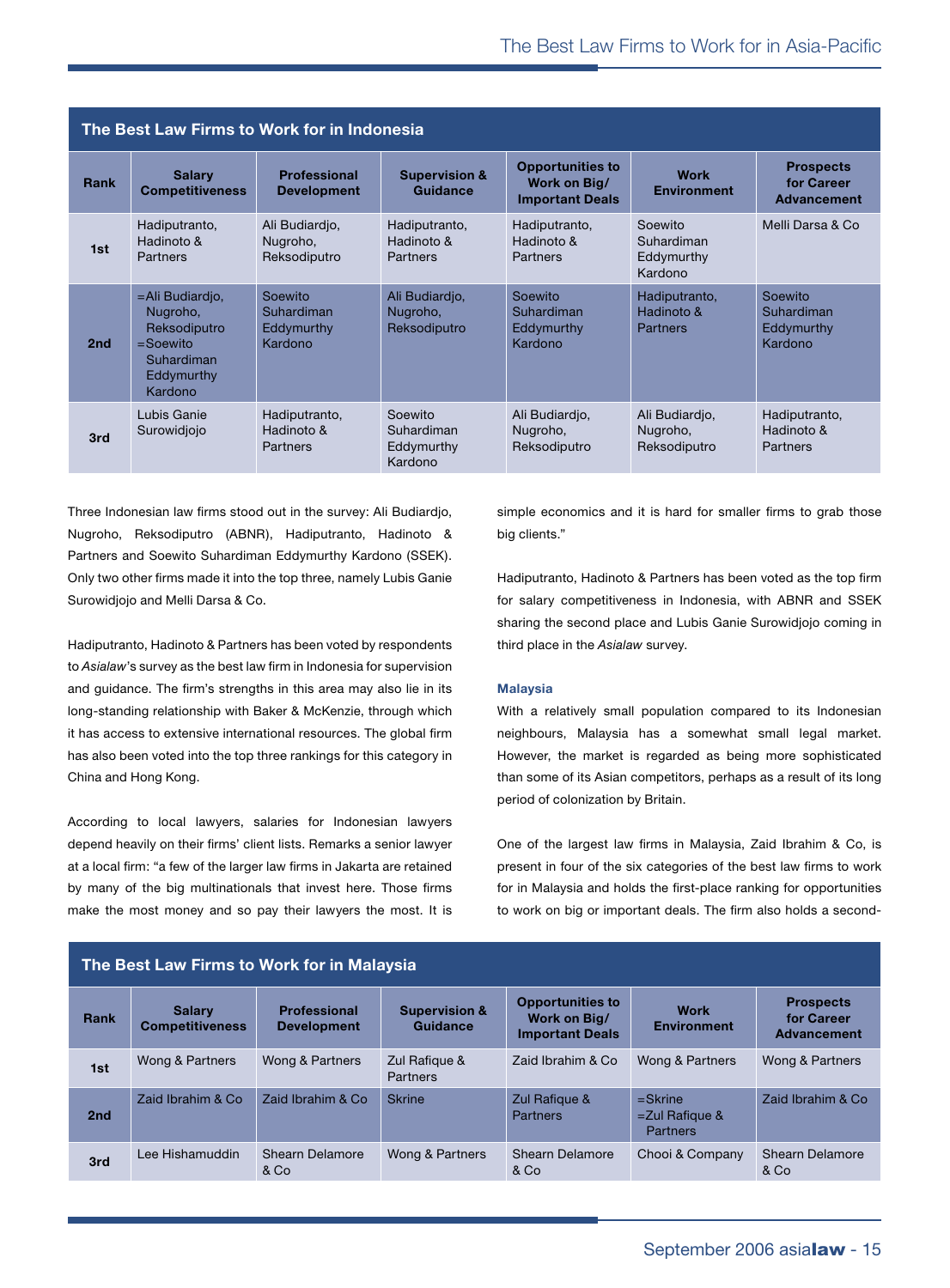

place position for salary competitiveness in Malaysia, after Wong & Partners.

Zaid Ibrahim & Co says that its associates can expect to be paid a minimum of RM2,500 (US\$680) a month, up to a maximum of RM4,000, depending on their experience. This increases to a maximum of RM9,000 a month for senior associates with six or more years' experience. The firm currently employs more than 80 lawyers, including over 30 partners.

Wong & Partners has declined to provide details of its pay scales.

Wong & Partners has been voted as the number one law firm in Malaysia in four of the survey's categories, including professional development. The firm has established a knowledge and professional development committee to help lawyers focus on developing their legal skills and "personal advancements". Wong & Partners also leads in Malaysia for its work environment, ahead of Skrine, Zul Rafique & Partners and Chooi & Company, as voted by respondents to the *Asialaw* survey.

Chooi & Company's managing partner, Chooi Mun Sou, says the firm has made a concerted effort to make its work environment more attractive. Workplace benefits include a private room and parking space within the main office building for each lawyer, and an executive room for partners which is open to associates for regular 'happy hours'.

#### **Singapore**

This small city-state next door to Malaysia has a highly-developed economy, political system and legal system. Due to the small size of the jurisdiction, there are only a small number of local law firms and lawyers. However, these firms have at times been equated as being as good as some of the bigger international firms, despite not having a global network of offices.

As a result, Singaporean law firms are thought to be good to work for, even though they may not be able or willing to pay the top rates which lawyers in 'magic circle' or large US firms can receive.

Professional development is the most hotly-contested category in the *Asialaw* survey, with seven law firms making it into the top three rankings. Leading the pack are Allen & Gledhill and WongPartnership.

Comments Alvin Yeo, the managing partner of WongPartnership, on the firm's approach to training and developing the skills of its lawyers: "Plans are underway to enhance this by implementing a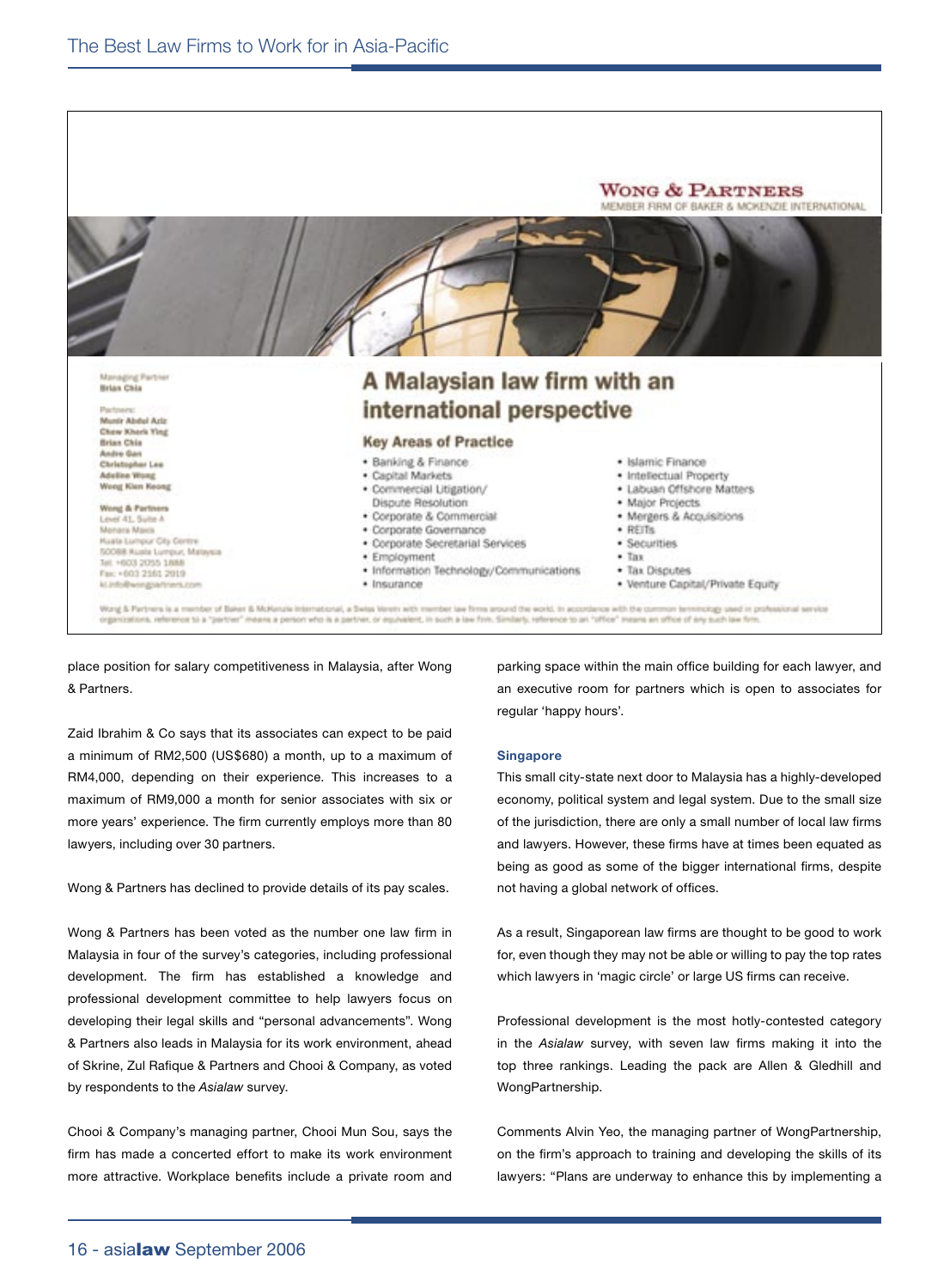| The Best Law Firms to Work for in Singapore |                                         |                                                                  |                                                      |                                                                   |                                                             |                                               |  |
|---------------------------------------------|-----------------------------------------|------------------------------------------------------------------|------------------------------------------------------|-------------------------------------------------------------------|-------------------------------------------------------------|-----------------------------------------------|--|
| Rank                                        | <b>Salary</b><br><b>Competitiveness</b> | <b>Professional</b><br><b>Development</b>                        | <b>Supervision &amp;</b><br>Guidance                 | <b>Opportunities to</b><br>Work on Big/<br><b>Important Deals</b> | <b>Work</b><br><b>Environment</b>                           | <b>Prospects</b><br>for Career<br>Advancement |  |
| 1st                                         | Rodyk & Davidson                        | $=$ Allen & Gledhill<br>$=$ WongPartnership                      | WongPartnership                                      | Allen & Gledhill                                                  | Rodyk & Davidson                                            | Allen & Gledhill                              |  |
| 2 <sub>nd</sub>                             | WongPartnership                         | $=$ Drew & Napier<br>$=$ Rajah & Tann<br>$=$ Rodyk &<br>Davidson | $=$ Drew & Napier<br>$=$ Stamford Law<br>Corporation | WongPartnership                                                   | <b>TSMP Law</b><br>Corporation                              | $=$ Drew & Napier<br>$=$ Rajah & Tann         |  |
| 3rd                                         | Allen & Gledhill                        | $=$ Shook Lin & Bok<br>$=$ White & Case                          | Allen & Gledhill                                     | White & Case                                                      | $=$ Alban Tay<br>Mahtani & De<br>Silva<br>$=$ Drew & Napier | WongPartnership                               |  |

set of structured training road maps spanning all levels of seniority for our lawyers. In addition to formalized training, promising lawyers are provided more exposure by way of secondments, both local and overseas, to law firms as well as corporations."

Because of Singapore's highly sophisticated educational and legal systems, the opportunities for locally-trained lawyers to advance their careers both at home and abroad are plentiful. Allen & Gledhill has been endorsed as the best law firm in Singapore for prospects for career advancement.

According to Allen & Gledhill, the firm's approach to career advancement is based around a structured annual appraisal and development process for all lawyers, a soft-skills programme enabling career progression and stringent definitions of skill requirements for every legal position in the company which are "articulated and published".

Unfortunately for Allen & Gledhill, the firm is not present in the survey's rankings for work environment. Instead, this category is populated by some of Singapore's smaller firms. TSMP Law

## KIM & CHANG

#### Korean Law Firm of the Year - IFLR Asian Awards 2006 -

Founded in 1972, Kim & Chang is the largest and most specialized law firm in Korea. It is a full service law firm based in Seoul with around 350 professionals, including lawyers, tax lawyers and accountants, and patent and trademark attorneys. Its professionals are top graduates of prestigious universities in Korea and abroad, including the United States, Europe and Japan. Many of its attorneys have practiced with major law firms overseas, adding to the firm's resources their riches of experience and expertise in specialized practice areas. The expertise and multicultural background of Kim & Chang's professionals make the firm the recognized leader in providing specialized legal services for cross-border transactions and uniquely qualified to address the legal needs of international companies doing business in Korea

**Antitrust & Fair Trade Bankruptcy/Corporate Restructuring** Environment Foreign Investment General Corporate Health Care Human Resources & Labor Insurance Intellectual Property & Technology International Trade & Foreign Exchange **Litigation & Arbitration** Maritime Mergers & Acquisitions Privatization **Product Liability Real Property & Construction** Securities/Capital Markets & Banking Tay Telecommunications & E-Commerce White Collar Crime

Seyang Bulding, 223 Naeja-dong Jongno-gu, Seoul 110-720, Korea Website: http://www.kimchang.com Phone: (82 2) 3703-1114 Fax: (82 2) 737-9091 E-mail: lawkim@kimchang.com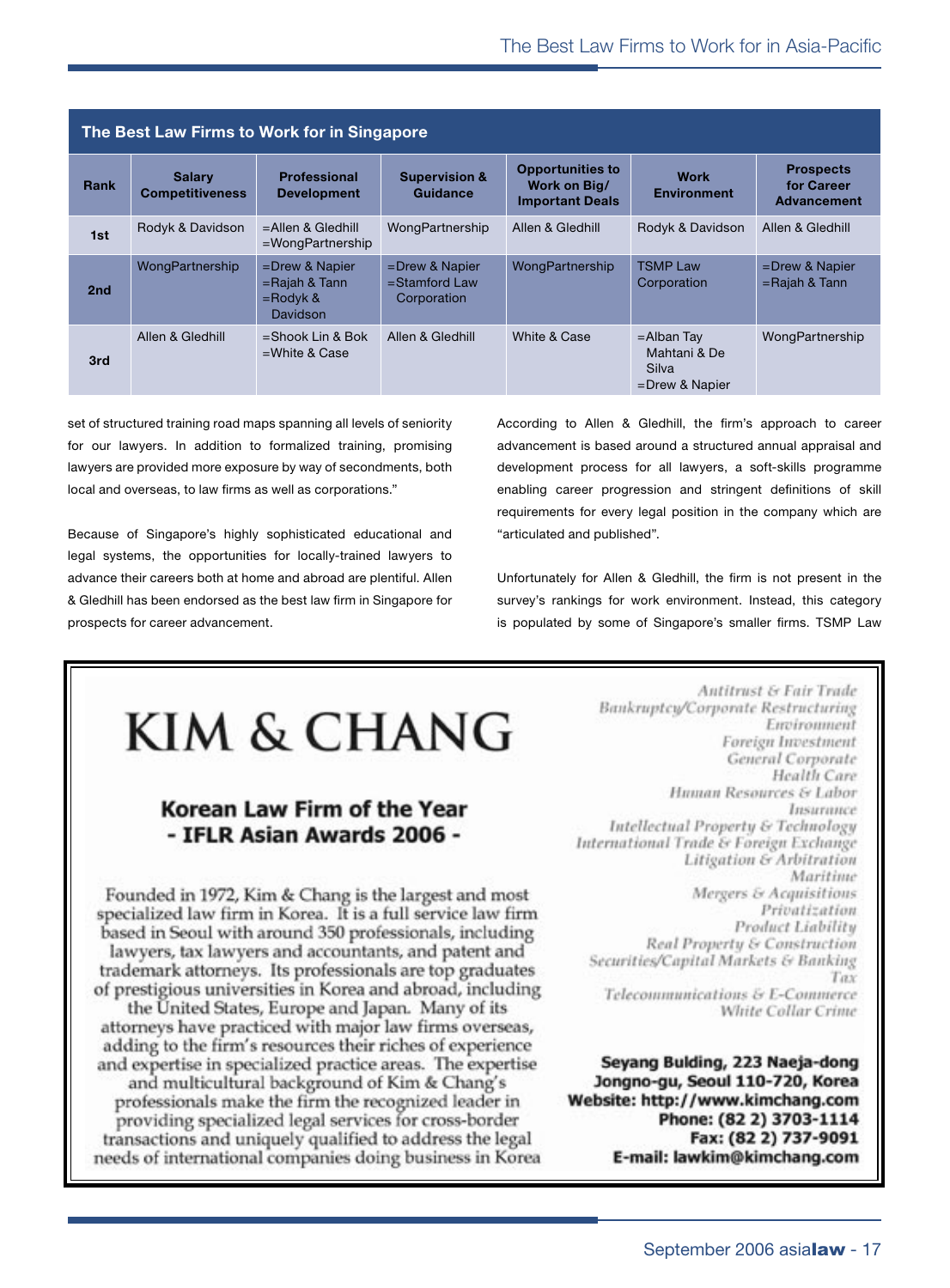| The Best Law Firms to Work for in South Korea |                                                    |                                                                         |                                      |                                                                   |                                                                        |                                                      |  |
|-----------------------------------------------|----------------------------------------------------|-------------------------------------------------------------------------|--------------------------------------|-------------------------------------------------------------------|------------------------------------------------------------------------|------------------------------------------------------|--|
| Rank                                          | <b>Salary</b><br><b>Competitiveness</b>            | <b>Professional</b><br><b>Development</b>                               | <b>Supervision &amp;</b><br>Guidance | <b>Opportunities to</b><br>Work on Big/<br><b>Important Deals</b> | <b>Work</b><br><b>Environment</b>                                      | <b>Prospects</b><br>for Career<br><b>Advancement</b> |  |
| 1st                                           | $=$ Kim & Chang<br>=Woo, Yun, Kang,<br>Jeong & Han | $=$ Bae, Kim & Lee<br>$=$ Lee & Ko<br>$=$ Yoon Yang Kim<br>Shin & Yu    | Kim & Chang                          | Kim & Chang                                                       | Bae. Kim & Lee                                                         | Kim & Chang                                          |  |
| 2 <sub>nd</sub>                               | Bae, Kim & Lee                                     | $=$ Kim & Chang<br>$=$ Shin & Kim<br>$=$ Woo, Yun, Kang,<br>Jeong & Han | Shin & Kim                           | Lee & Ko                                                          | $=$ Kim & Chang<br>=Woo, Yun, Kang,<br>Jeong & Han                     | $=$ Bae, Kim & Lee<br>$=$ Lee & Ko                   |  |
| 3rd                                           | Hwang Mok Park                                     | Hwang Mok Park                                                          | $=$ Bae, Kim & Lee<br>$=$ Lee & Ko   | =Bae, Kim & Lee<br>$=$ Shin & Kim                                 | $=$ Kim & Company<br>=Yoon Yang Kim<br>Shin & Yu<br>$=$ Hwang Mok Park | $=$ Shin & Kim<br>$=$ Kim & Company                  |  |

Corporation and Alban Tay Mahtani & De Silva have received nominations in this category against some larger rivals, while Rodyk & Davidson has won the first position.

#### **South Korea**

South Korea's legal market is relatively small compared to the size of its population. The jurisdiction contains about 10,000 lawyers who service a population of 48.8 million, or one lawyer for every

4,880 people. By contrast, the USA has one lawyer for every 300 people.

Within Korea's small legal sector, there are clear leaders which control a large proportion of business-related legal work. With this in mind, it may follow that South Korea's lawyers are some of the hardest-working professionals in Asia.



### **BAE,KIM&LEE**

A full service law firm with offices in Seoul. **Beijing and Tokyo** and over 200 professionals, using global standards and local knowledge, to provide quality work efficiently and discreetly to our clients.

Hankook Tire Bldg., 647-15 Yoksam-dong, Gangnam-gu, Seoul 135-723, Korea www.baekimlee.com mail@baekimlee.com Tel: (+82-2)3404-0000 Fax: (+82-2) 3404-0001